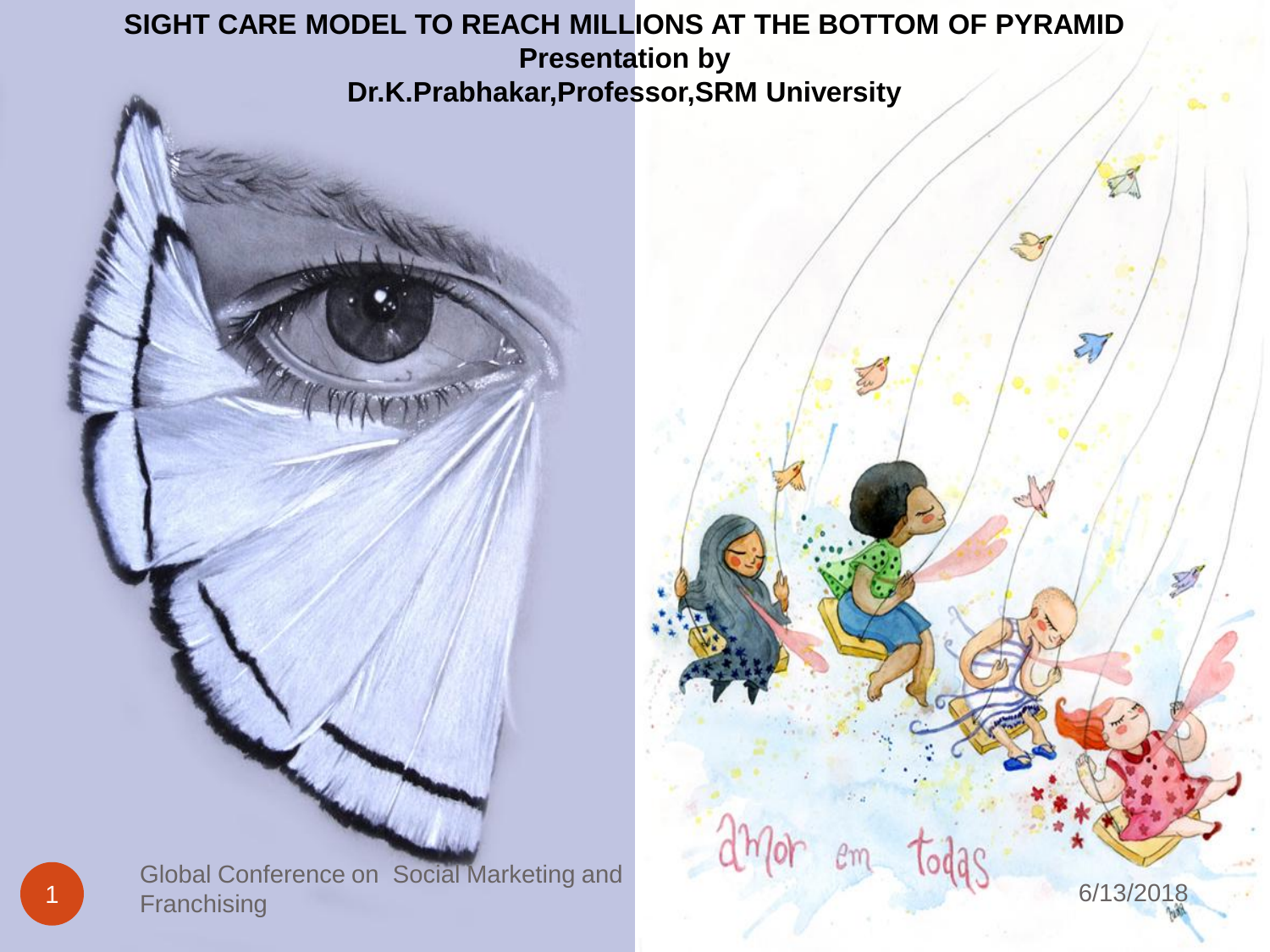# FACTS

- There are four levels of visual function
- normal vision
- moderate visual impairment | Low Vision
- severe visual impairment
- blindness.
- 285 million people are estimated to be visually impaired worldwide.
- 80% of all visual impairment can be avoided or cured. Reference:

<http://www.who.int/mediacentre/factsheets/fs282/en/>

**Visually** Impaired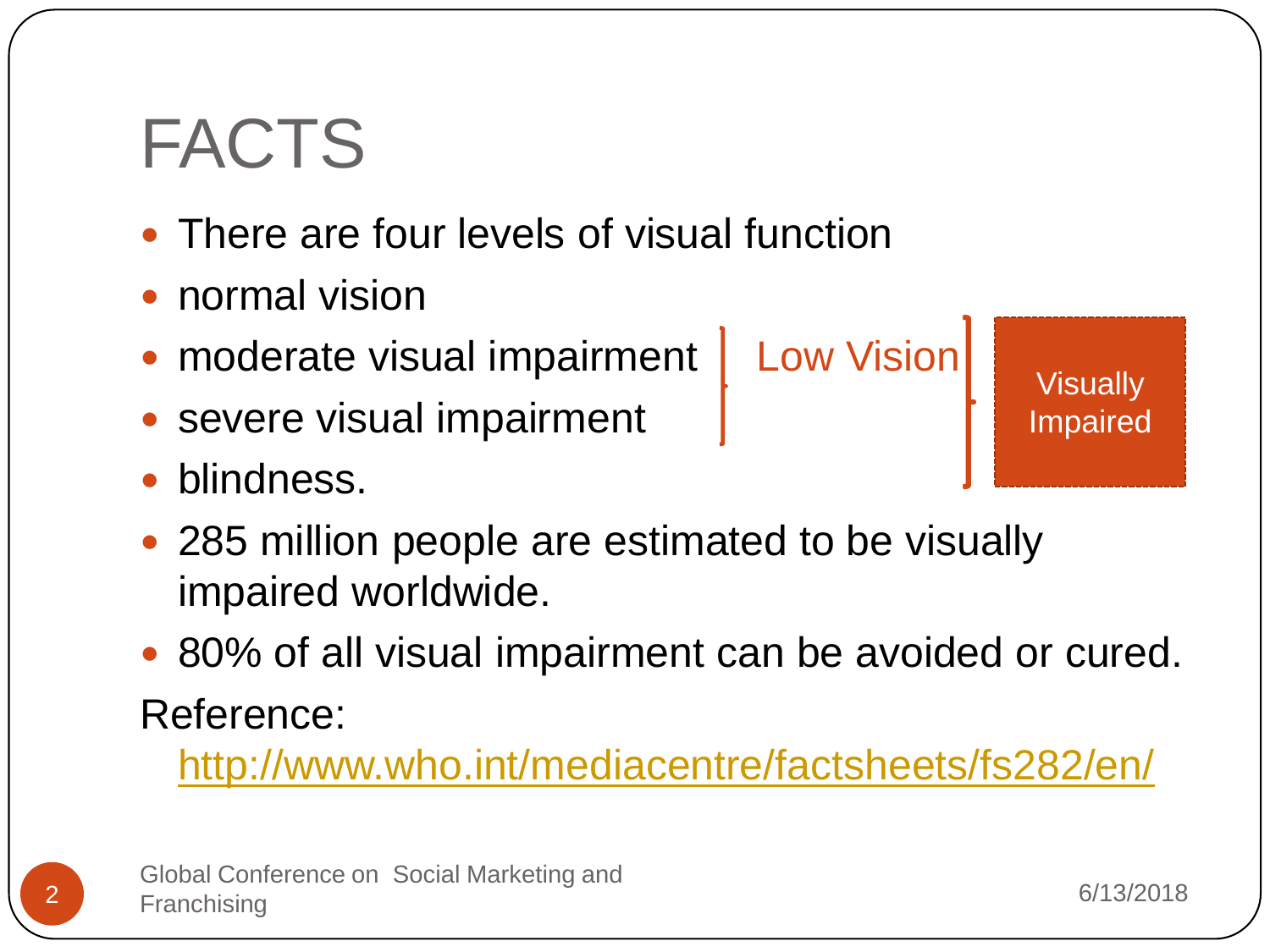# Visual Impairment

 Globally uncorrected refractive errors( myopia, hyperopia , astigmatism and presbyopia ;43% of total visual impairment) cause multidimensional deprivation. Sixty five percent of visually impaired people are above 50 years; causing loss of livelihood.

#### Human Resources Required

- There are 12,000 Ophthalmologists and 8,000 Optometrists are available in India.
- The need for Optometrists is 40,000 for correcting refractive errors.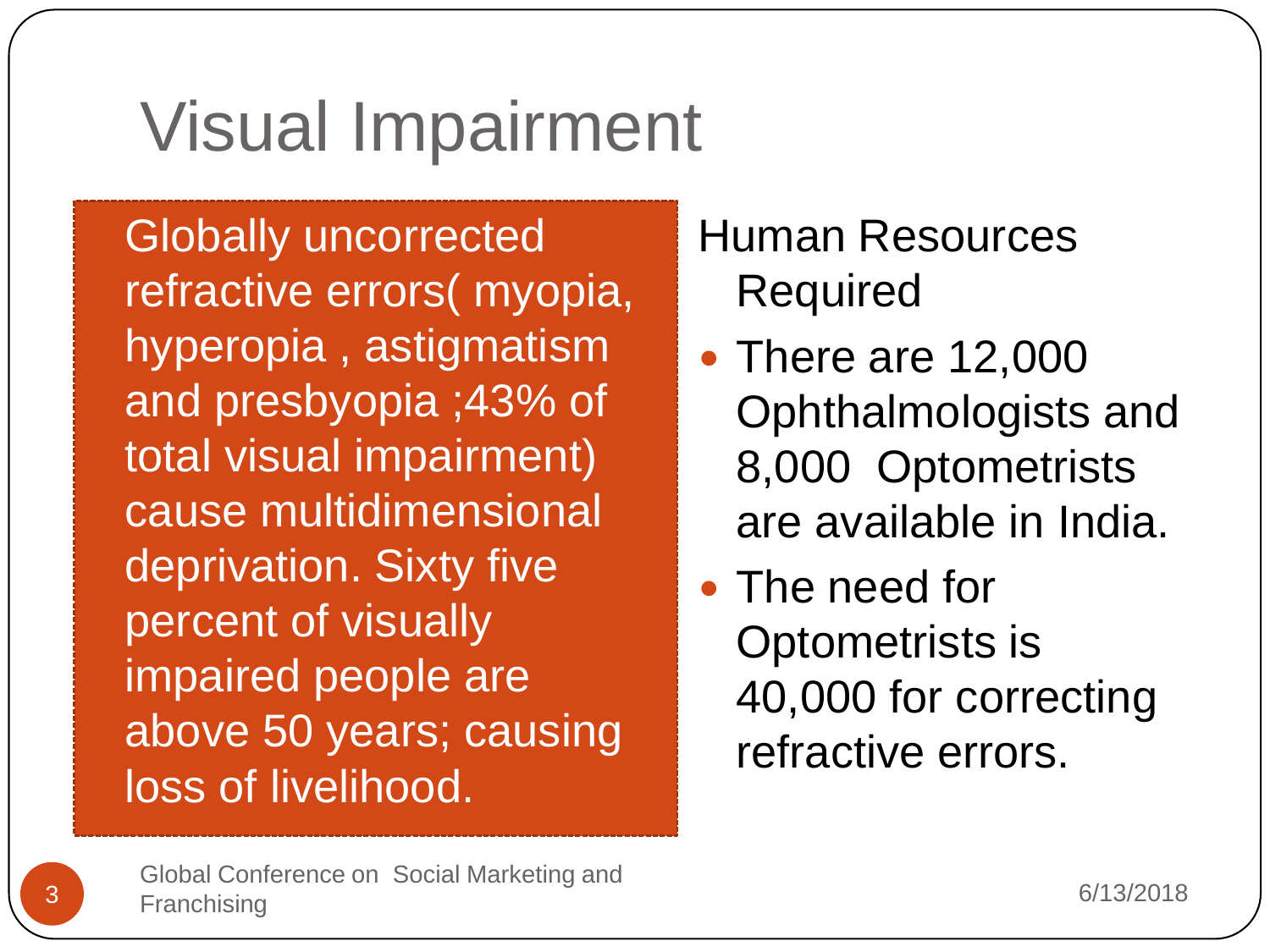## Human Resources

- Men and women who completed 12 years of school education. There are three tier sequential courses are offered in bilingual ( Tamil and English).
- Vision Care Technician ( Three months) (course certificate given by Sight Care Foundation)
- Eye Technician ( one year)
- Diploma in Optometry (two Years)
- The second and third courses are certified by Bharath Seva Samaj.
- The courses are one time and he vision care technicians are eligible for the next stage. The vision care technicians are employed in optical shops where the glasses are generally dispensed. The model suggested can be effectively operated from the home of the (VCT).
- They are trained to conduct awareness programmes in churches, schools, anganwadis and urban and rural slums, this access to service is provided.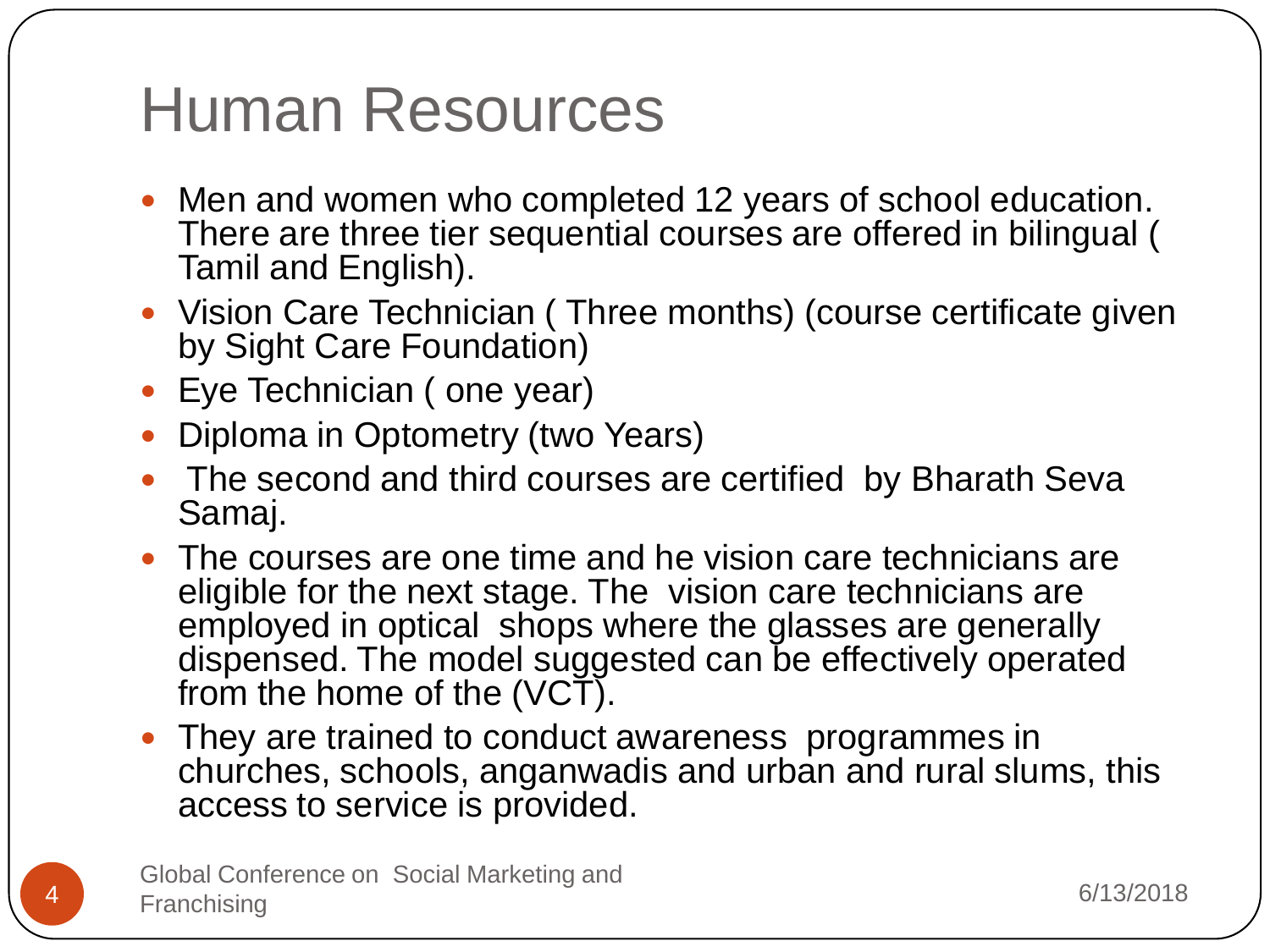# Monitoring and Evaluation

- The utility of the service is consistently monitored by Sight Care foundation. Ninety percent of the new patients are from referrals.
- Feasibility

| <b>Trial Box</b> | 1500  |
|------------------|-------|
| Retinoscope      | 15000 |
| Chart            | 100   |

- Ready Spectacles 9000 (50 numbers)
- The total investment is twenty five thousand and six hundred. The 50 spectacles may be sold for 15,000/- ( each spectacle for three hundred) and a gross profit of 6,000 may be achieved every month if fifty spectacles are sold every month on an average. Propriety is ensured by conducting the operations legally. All certifications are according to norms of the state.
- The candidates take an ethical pledge not to practice quackery and solve only the issues that are within their competency and refer cases optholomologist in case question.
- Forms are designed to give appropriate information to patients for further eye care.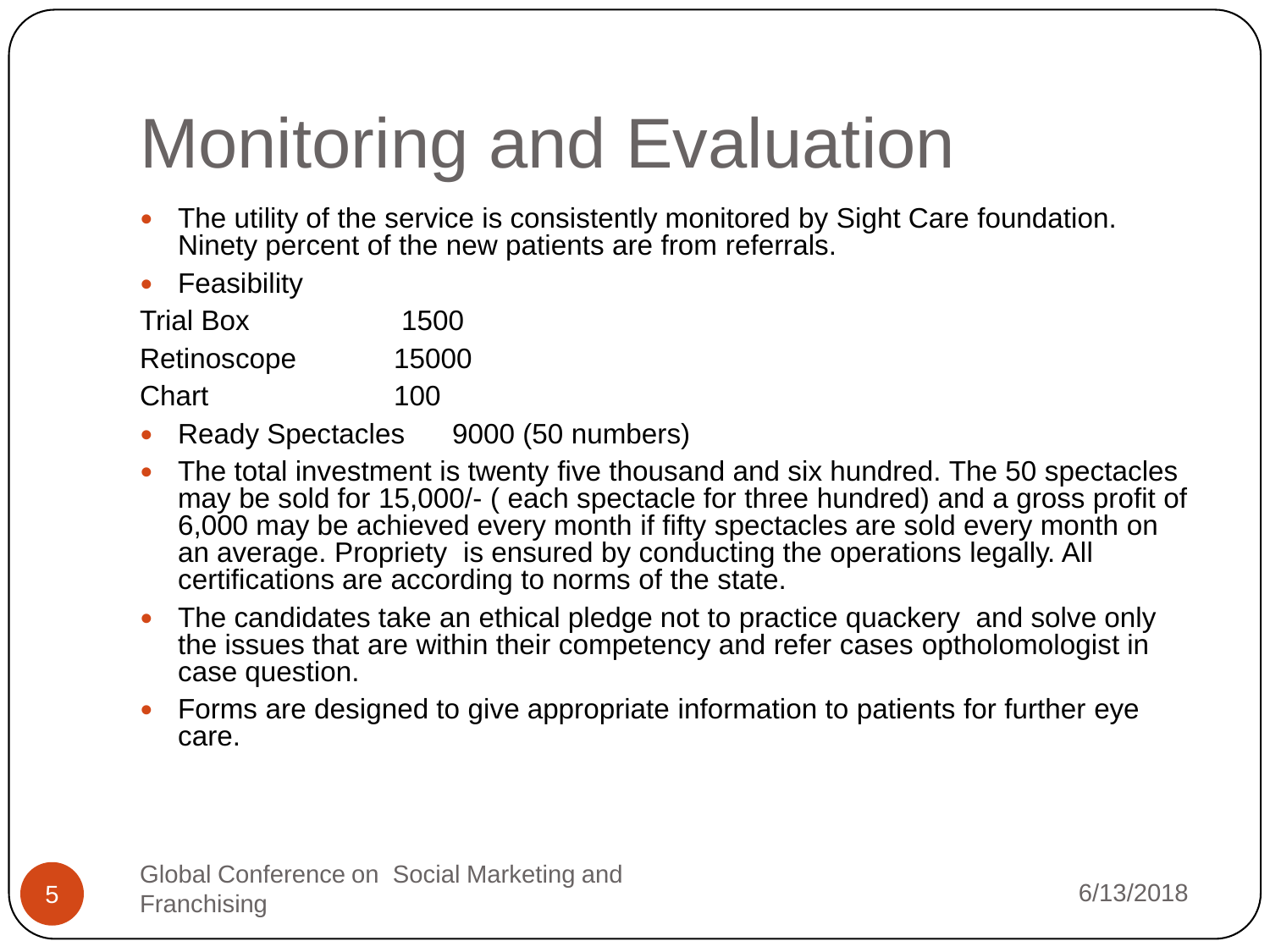## Cost Effectiveness and Sustainability

- The health care intervention is cost effective as patient from rural area has to spend for to travel and loss of wages to the tune of seven hundred fifty for prescription. However, he or she will be able to get a spectacle for three hundred rupees. The fifty spectacles design to nudge him or her to make a decision.
- The model is sustainable as it provides employment to rural youth and six outlets are in operation. The model is designed for scalability and replication. Andhra, Tamilnadu and Odissa are the states in which the model is already in operation.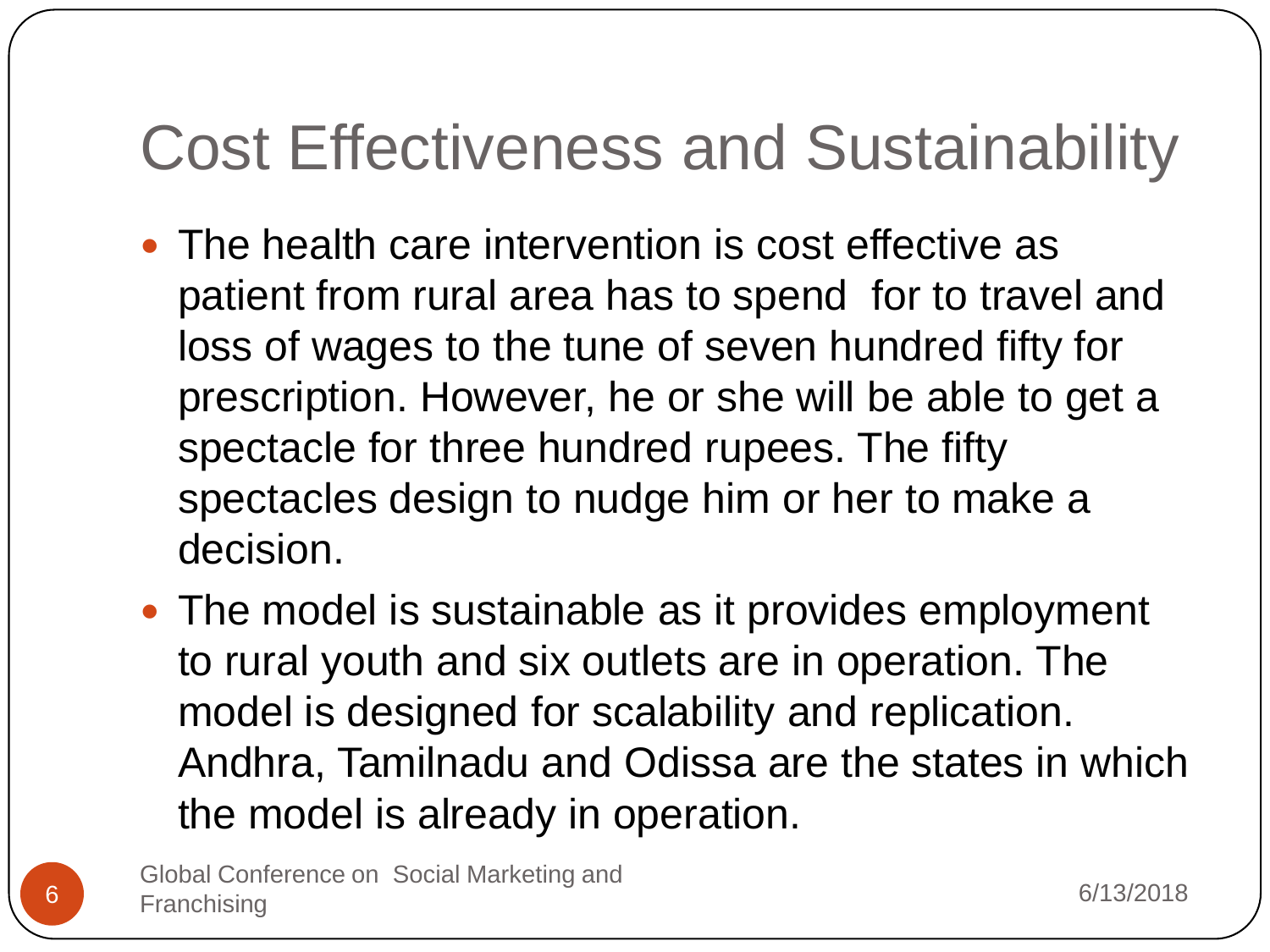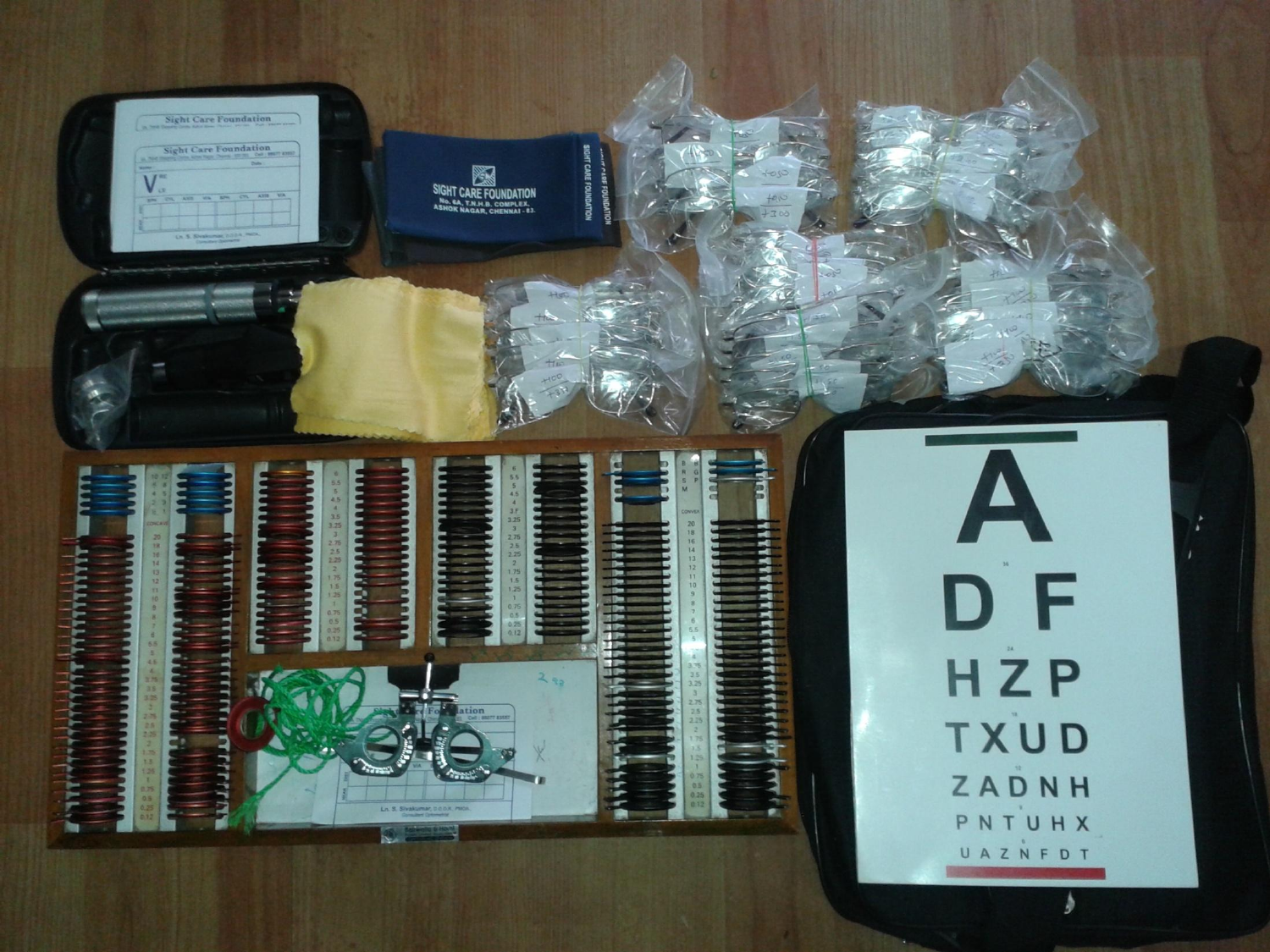